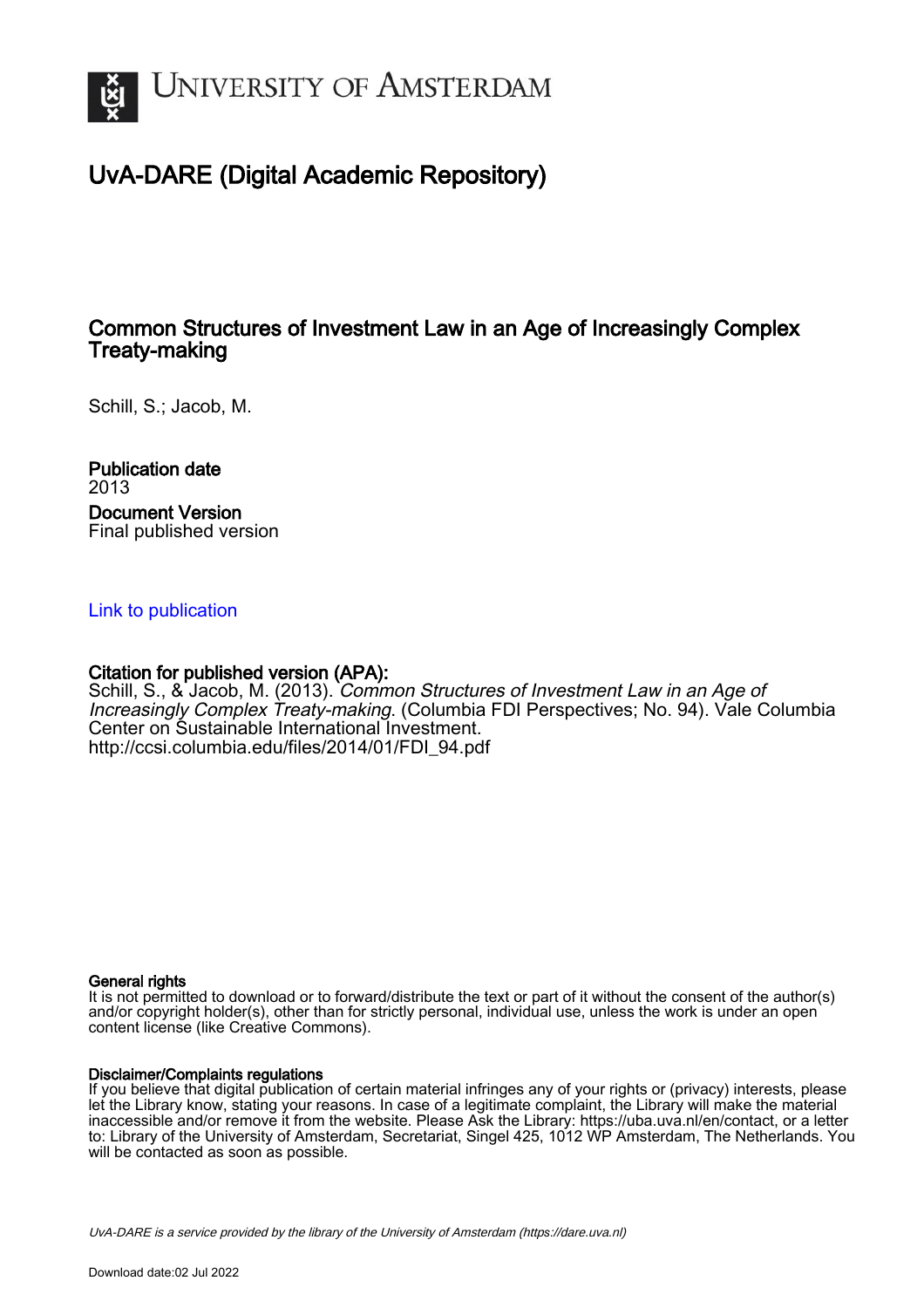

## **Columbia FDI Perspectives**  Perspectives on topical foreign direct investment issues by the Vale Columbia Center on Sustainable International Investment No. 94 May 6, 2013 Editor-in-Chief: Karl P. Sauvant (Karl.Sauvant@law.columbia.edu) Managing Editor: Jennifer Reimer (jreimer01@gmail.com)

### **Common structures of investment law in an age of increasingly complex treaty-making**

by

Stephan Schill and Marc Jacob<sup>\*</sup>

Although international investment agreements (IIAs) continue to mushroom, it is widely assumed that international investment law can be analyzed as a single legal regime. This allows addressing legal questions relating to foreign investment in a systematic fashion and enables placing investment law in the context of global governance. It also allows description of the evolution of this regime as a whole. This is usually done along one-directional trajectories, from shorter and unrefined investment treaties to more elaborate models that rebalance investor rights and public interests. We challenge this one-directional perception and argue that the IIA landscape is becoming increasingly multifaceted and complex. This casts doubt on the idea of a uniform regime and raises the question how states and investors can navigate through the increasingly complex IIA thicket.

A review of IIAs concluded over the past three years reveals the growing complexity of investment treaty-making and raises the question of what common structures underpin the disparate treaty landscape: $<sup>1</sup>$ </sup>

- *First*, not all recent IIAs move from traditional "lean" (European-style) IIAs to recalibrated "balanced" (North American-style) treaties. Several states, developed and developing, still conclude terse and unembellished IIAs, as if debates about rebalancing had never taken place.
- *Second*, investment rules are increasingly integrated into preferential trade and investment agreements (PTIAs). This leads to the permeation of trade law-inspired rules and thought, and challenges the conception of investment law as an independent

<sup>-</sup>\* Stephan Schill (schill@mpil.de) is Senior Research Fellow at the Max Planck Institute for Comparative Public Law and International Law, Heidelberg. Marc Jacob (marc.jacob@shearman.com) is an Associate with Shearman & Sterling LLP, Frankfurt/Main. The authors wish to thank Axel Berger, Efraim Chalamish and Santiago Montt for their helpful peer reviews. **The views expressed by the authors of this** *Perspective* **do not necessarily reflect the opinions of Columbia University or its partners and supporters.** *Columbia FDI Perspectives* **(ISSN 2158-3579) is a peer-reviewed series.**

<sup>&</sup>lt;sup>1</sup> See Stephan Schill and Marc Jacob, "Trends in international investment agreements, 2010-2011" in Karl P. Sauvant, ed., *Yearbook on International Investment Law and Policy 2011-2012* (New York: OUP, 2013), pp. 141-179, available at: http://www.vcc.columbia.edu/files/vale/content/Investment\_Yearbook\_2011- 2012\_chapter\_3.pdf.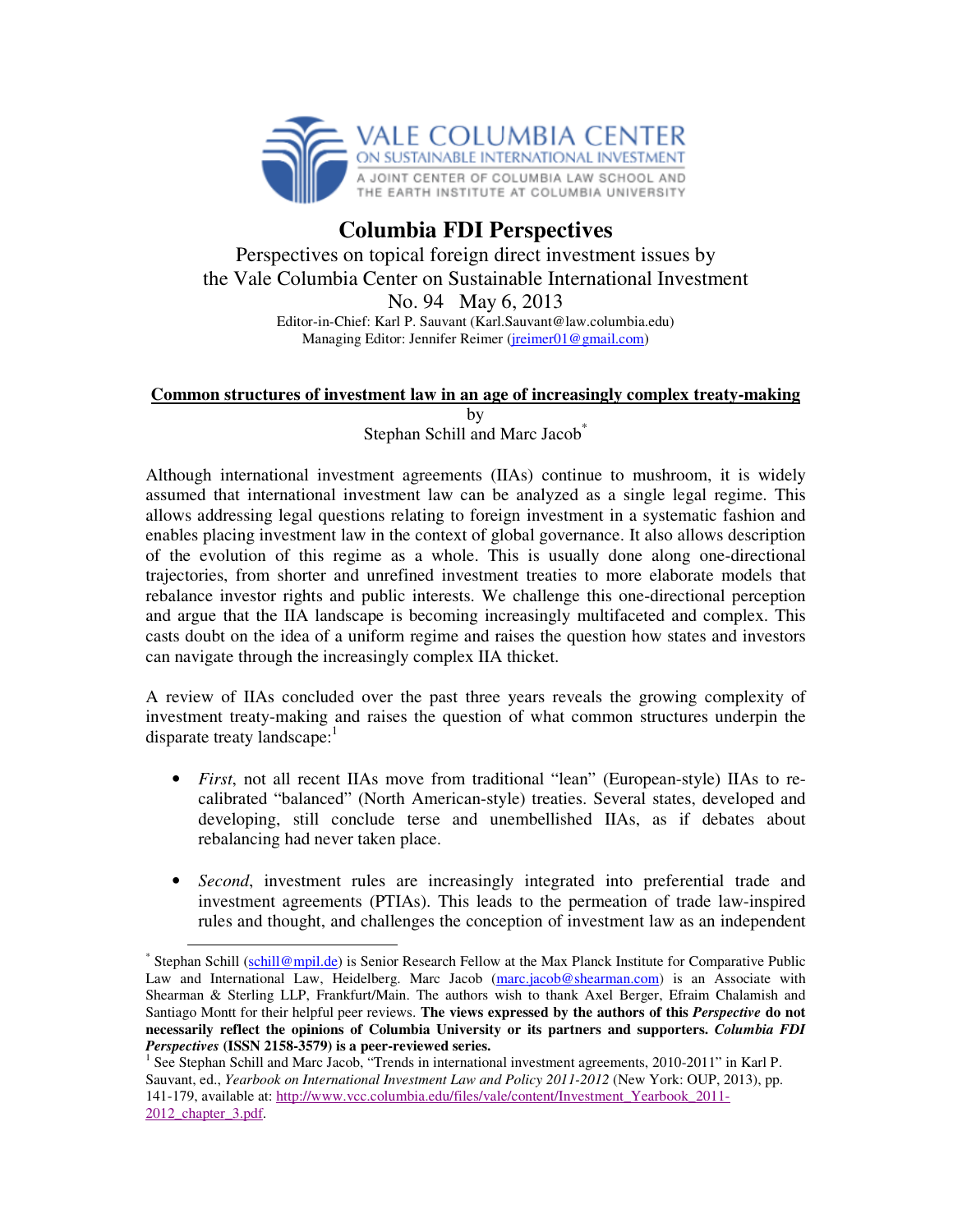discipline. Moreover, PTIA investment chapters themselves are not negotiated on the basis of globally uniform model texts, but follow very different approaches.

- *Third*, the geography of international investment law is rapidly changing. Apart from more South-South investment cooperation, we are witnessing increased treaty-making by Asian countries like China, India, Japan, and the Republic of Korea. Although there is no general "Asian" approach, this may influence our understanding as to who the trend-setting actors are in the field.
- *Finally*, there is a marked drift toward stronger regionalism and institutionalization, with organizations such as ASEAN and the supranational EU serving both as platforms for investment protection and as new actors in investment treaty-making.

These developments raise salient, but not yet fully addressed, questions as to the relationships between old and new agreements, PTIAs and investment protection treaties, regional and bilateral arrangements, and supranational and international legal norms and frameworks. These developments also suggest the existence of different strategies and philosophies pursued by different actors and herald the emergence of a more pluralistic and complex IIA universe. Chiefly, can international investment law still be considered a unified field, especially when a truly multilateral investment treaty is not a project states at large seem to be interested in pursuing at present?

In our view, several centripetal forces counteract the centrifugal tendencies regarding the drafting of new IIAs mentioned above. This allows one to appreciate common structures that hold international investment law together as a viable sub-discipline of international law and that enable meaningful interaction between different treaty-makers and users:

- *First*, even the increasingly complex IIA landscape is based on recurrent principles of investment protection, liberalization and cooperation. These principles can be adapted and tailored to the ever-developing needs of the contracting parties, but they create an overarching system of international law principles devoted to a context-specific endeavor.
- *Second*, investor-state arbitration has an important function in holding the field together, even though arbitral jurisprudence is not always entirely consistent. Spearheaded by a group of elite arbitrators, investor-state arbitration can work toward generating a *jurisprudence constante* and creating convergence rather than faction. Moreover, it allows for evolution and synthesis by crystallizing opinions that can either be rejected or reproduced.
- *Third*, the embedding of IIAs and investor-state arbitration in general public international law and within multilateral institutional settings, through organizations such as ICSID or (albeit to very different degrees) UNCITRAL, ensures that the basic structures underpinning the conclusion and interpretation of IIAs remain multilateral.
- *Finally*, scholarly analysis and doctrinal reconstruction of IIAs and of arbitral jurisprudence strings the field together despite the increasing intricacy and divergence in the substance of IIAs.